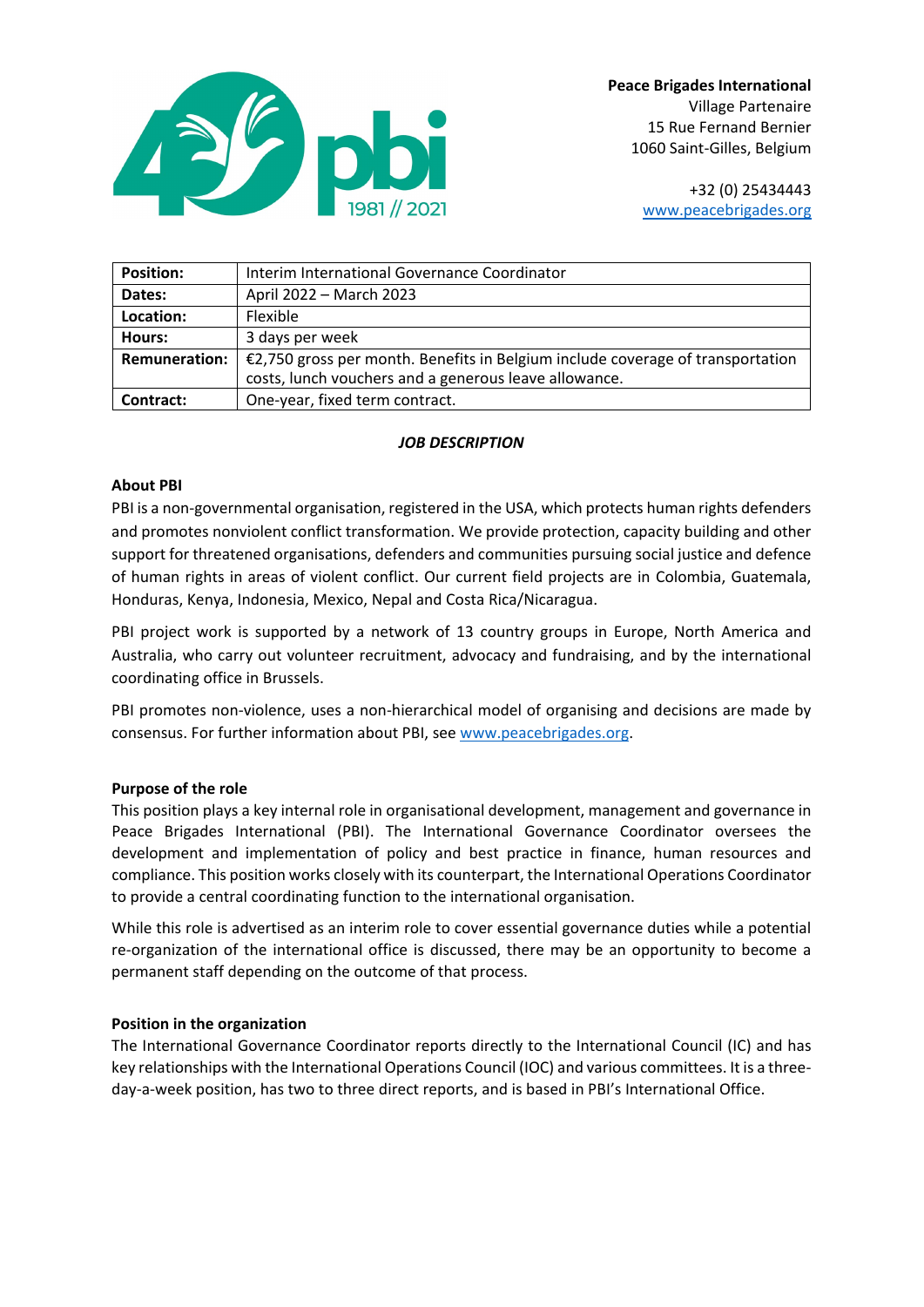# **Place of work**

This role is normally based at the International Office in Brussels, Belgium. Considering the interim nature of the role, flexible working arrangements with regular travel to Brussels may be considered for an exceptional candidate.

## **Responsibilities**

# **Finance**

- Oversee the development and implementation of international finance strategy and policy
- Support finance staff in Country Groups and Projects to ensure timely and accountable financial budgeting, monitoring and reporting
- Oversee the coordination of the International Secretariat's budget and financial audit
- Oversee the coordination of the organisation's global budget and financial audit
- Provide support to the Finance Manager
- Ensure regular communication and exchange on finance management and auditing issues with the IC, the IOC and relevant committees

## **Human Resources**

- Oversee and develop international human resources strategy and policy
- Manage recruitment processes for the International Office
- Manage employment, volunteer and consultancy contracts for the International Secretariat
- Maintain confidential and secure human resource records
- Act as a reference point for human resource disputes, coordinating and overseeing the organisation's response as an employer

## **Governance**

- Ensure compliance with international and domestic legal requirements
- Maintain a risk management framework and oversee an organisational risk register
- Act as a reference point for legal issues
- Ensure regular communication and exchange on legal issues with the IC and relevant committees
- Convene the Finance and Audit Committee, the Human Resources Committee, and the Legal Committee
- Promote good governance within the organisation by providing support and capacity building to Country Group boards and Project Committees
- Provide support to the IC to fulfil its governance role, including secretariat support:
	- o Produce the agenda and minutes for the IC meetings
	- o Support follow-up on IC decisions
	- o Manage recruitment and succession planning for the IC
	- o Provide advice on governance matters

## **Coordination**

- Together with the International Coordinator, ensure the organisation of the General Assembly and IC-IOC Face-to-Face Meetings
- Participate in relevant coordination spaces across the organisation

# **Support functions of the International Office**

• Provide on-going oversight and support, ensure realistic and appropriate workplans, and conduct annual appraisals for staff and consultants and co-manage the international office with the International Coordinator